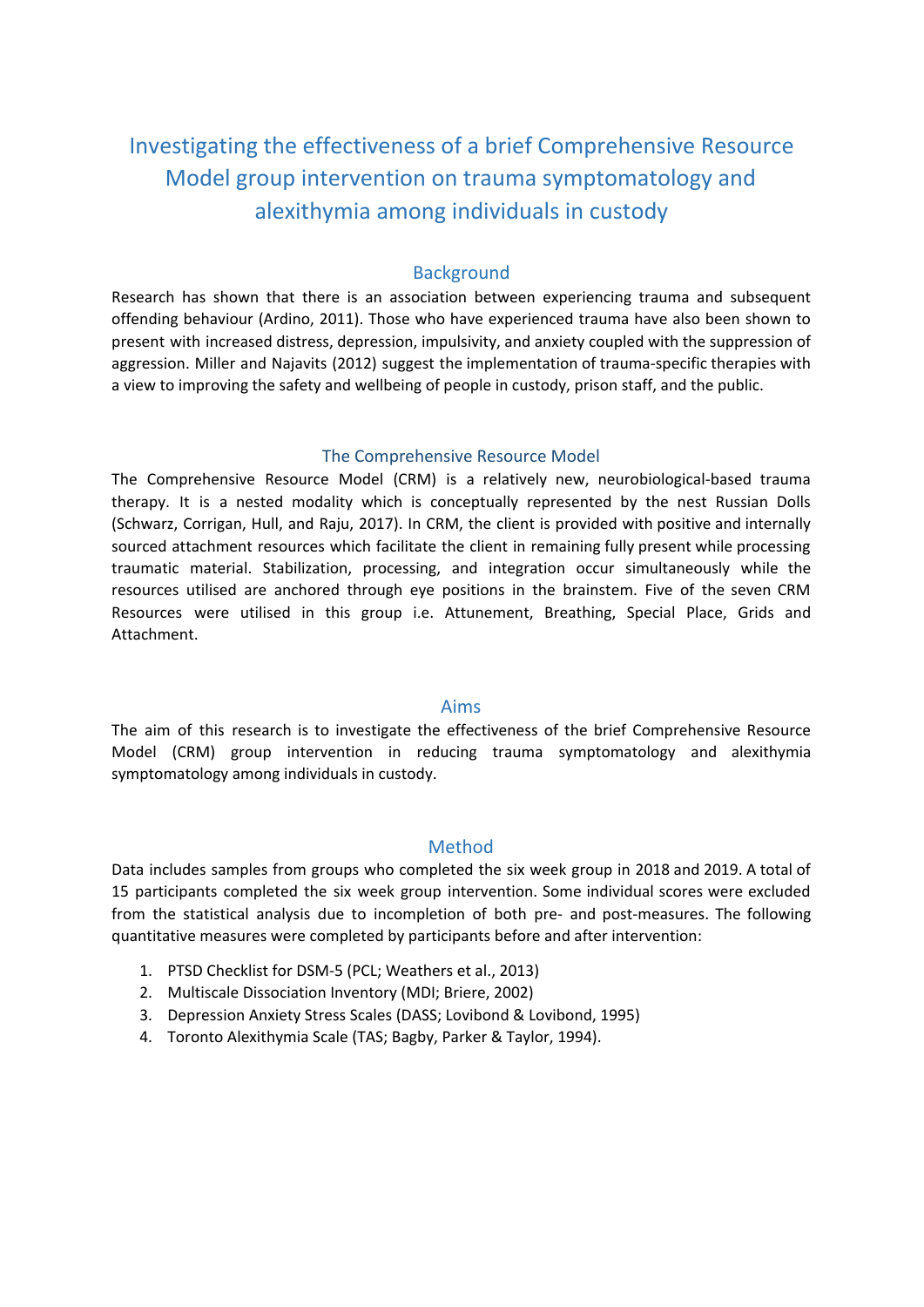## Results

A series of paired sample t-tests was conducted to evaluate the impact of the intervention on all four measures. There was a statistically significant decrease in scores across all measures analysed.

| <b>Measure</b> | <b>Pre</b> | <b>Post</b> | Change   | % Decrease |
|----------------|------------|-------------|----------|------------|
| PCL            | 37.40      | 21.38       | $-16.02$ | 42%        |
| TAS            | 55.86      | 49.64       | $-6.21$  | 11%        |
| MDI            | 55.36      | 46.00       | $-9.36$  | 17%        |
| DASS           | 35.86      | 17.21       | $-18.64$ | 52%        |
|                |            |             |          |            |

#### PCL-5

The PTSD Checklist for DSM-5 (PCL-5) is a 20-item self-report measure that assesses the presence and severity of PTSD symptoms. Items on the PCL-5 correspond with DSM-5 criteria for PTSD. A total score of 33 or higher may suggest the presence of PTSD.

A paired sample t-test showed there was a statistically significant decrease in PCL-5 scores from pre (M = 37.40, SD = 19.18) to post (M = 21.38, SD = 15.85), t (12) = 3.744, p = .003. The mean decrease was 16.02 points (42%). Three subscales also achieved statistically significant decreases; '*Intrusion',* '*Cognition and Mood'*, and *'Arousal and Reactivity'*. *Intrusion*: pre (M = 10.62) to post (M = 6.33), t (12) = 2.82, p = .016. Mean decrease was 4.5 points. *Mood and cognition*: pre (M = 13.63) to post (M = 6.38), t (12) = 3.67, p = .003). Mean decrease was 8.35 points. *Arousal and Reactivity:* pre (M = 9.00) to post (M = 5.46),  $p = .023$ .

| <b>Subscales</b>          | <b>Pre</b> | <b>Post</b> | <b>Points Decrease</b> |
|---------------------------|------------|-------------|------------------------|
| <b>Intrusion</b>          | 10.62      | 6.08        | -4.54                  |
| Avoidance                 | 4.15       | 3.46        | $-.70$                 |
| <b>Cognition and Mood</b> | 13.63      | 6.38        | $-7.24$                |
| Arousal                   | 9.00       | 5.46        | $-3.54$                |

#### **DASS**

The DASS is a set of three self-report scales designed to measure the negative emotional states of depression, anxiety and stress. Higher scores indicate increased severity of symptoms.

A paired sample t-test showed there was a statistically significant decrease in TAS-20 scores from pre (M = 35.86, SD = 27.28) to post (M = 17.21, SD = 15.85), t (13) = 3.52, p = .004. The mean decrease was 6.21 points (11%). Two subscales also achieved significant pre and post differences, *Depression* and *Stress. Depression:* pre (M = 10.93) to post (M = 4.43), t(13) = 2.52, p = .026. *Stress:* pre (M = 14.07) to post (M = 6.29), t (13) = 3.58, p = .004. Mean decrease was 7.78 points.

| <b>Subscales</b>  | Pre   | <b>Post</b> | <b>Points Decrease</b> |
|-------------------|-------|-------------|------------------------|
| <b>Depression</b> | 10.93 | 4.43        | $-6.50$                |
| Anxiety           | 10.86 | 6.50        | -4.36                  |
| <b>Stress</b>     | 14.07 | 6.29        | $-7.78$                |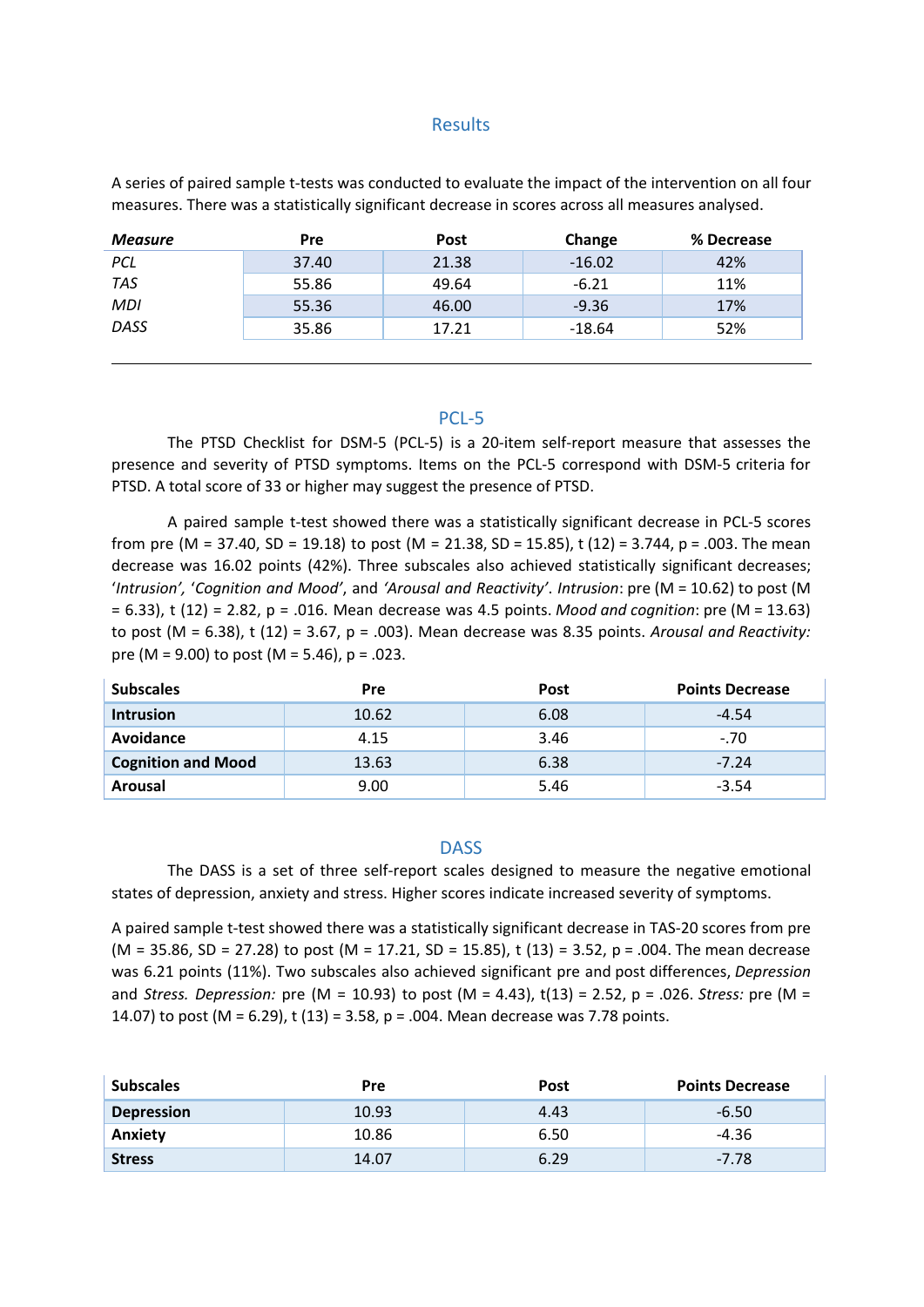## TAS-20

The TAS is a 20-item instrument that is one of the most commonly used measures of alexithymia. Total scores higher than 61 = high alexithymia ("alexithymia"), scores between 51 and 61 = possible alexithymia, scores less than 51 = low alexithymia ("non-alexithymia").

A paired sample t-test showed there was a statistically significant decrease in TAS-20 scores from pre (M = 55.86, SD = 12.61) to post (M = 49.64, SD = 9.82), t (13) = 4.01, p = .001. The mean decrease was 6.21 points (11%). Two subscales also achieved statistically significant decreases; '*Identifying Feelings'* and '*Describing Feelings'*. *Identifying Feelings*: pre (M = 19.14) to post (M = 15.50), t (13) = 2.86, p = .013. Mean decrease was 3.71 points (17%). *Describing Feelings*: pre (M = 15.21) to post (M = 12.50), t (13) = 3.09, p = .009. Mean decrease was 4.14 points (26%).

| <b>Subscales</b>             | <b>Pre</b> | <b>Post</b> | <b>Points Decrease</b> |
|------------------------------|------------|-------------|------------------------|
| <b>Identifying Feelings</b>  | 19.14      | 15.50       | $-3.64$                |
| <b>Describing Feelings</b>   | 15.21      | 12.50       | $-2.71$                |
| <b>Externally Orientated</b> | 21.50      | 21.64       | $+.14$                 |
| <b>Thinking</b>              |            |             |                        |

### MDI

The MDI is a 30-item self-report test of dissociative symptomatology. It contains 6 subscales, with higher scores indicating increased severity of symptoms.

A paired sample t-test showed there was a statistically significant decrease in MDI scores from pre (M = 55.36, SD = 17.70) to post (M = 46.00, SD = 12.76), t (13) = 2.41, p = .031. The mean decrease was 6.21 points (11%). The subscale *emotional constriction* achieved a statistically significant decrease from pre (M = 11.36) to post (M = 7.93), t (13) = 3.23, p = .007. Mean decrease was 3.43 points.

| <b>Subscales</b>              | Pre   | <b>Post</b> | <b>Points Decrease</b> |
|-------------------------------|-------|-------------|------------------------|
| Disengagement                 | 12.07 | 10.71       | $-1.36$                |
| Depersonalisation             | 7.29  | 6.00        | $-1.29$                |
| <b>Derealisation</b>          | 8.86  | 8.29        | $-0.57$                |
| <b>Emotional Constriction</b> | 11.36 | 7.93        | $-3.43$                |
| <b>Memory Disturbance</b>     | 8.57  | 6.93        | $-1.64$                |
| <b>Identity Dissociation</b>  | 7.21  | 6.14        | $-1.07$                |

## **Conclusion**

Results from this research indicate that a brief CRM group intervention can be effective in reducing trauma symptomatology and alexithymia symptomatology among individuals in custody. Limitations include the absence of a control group, a small sample size and short intervention duration. Studies